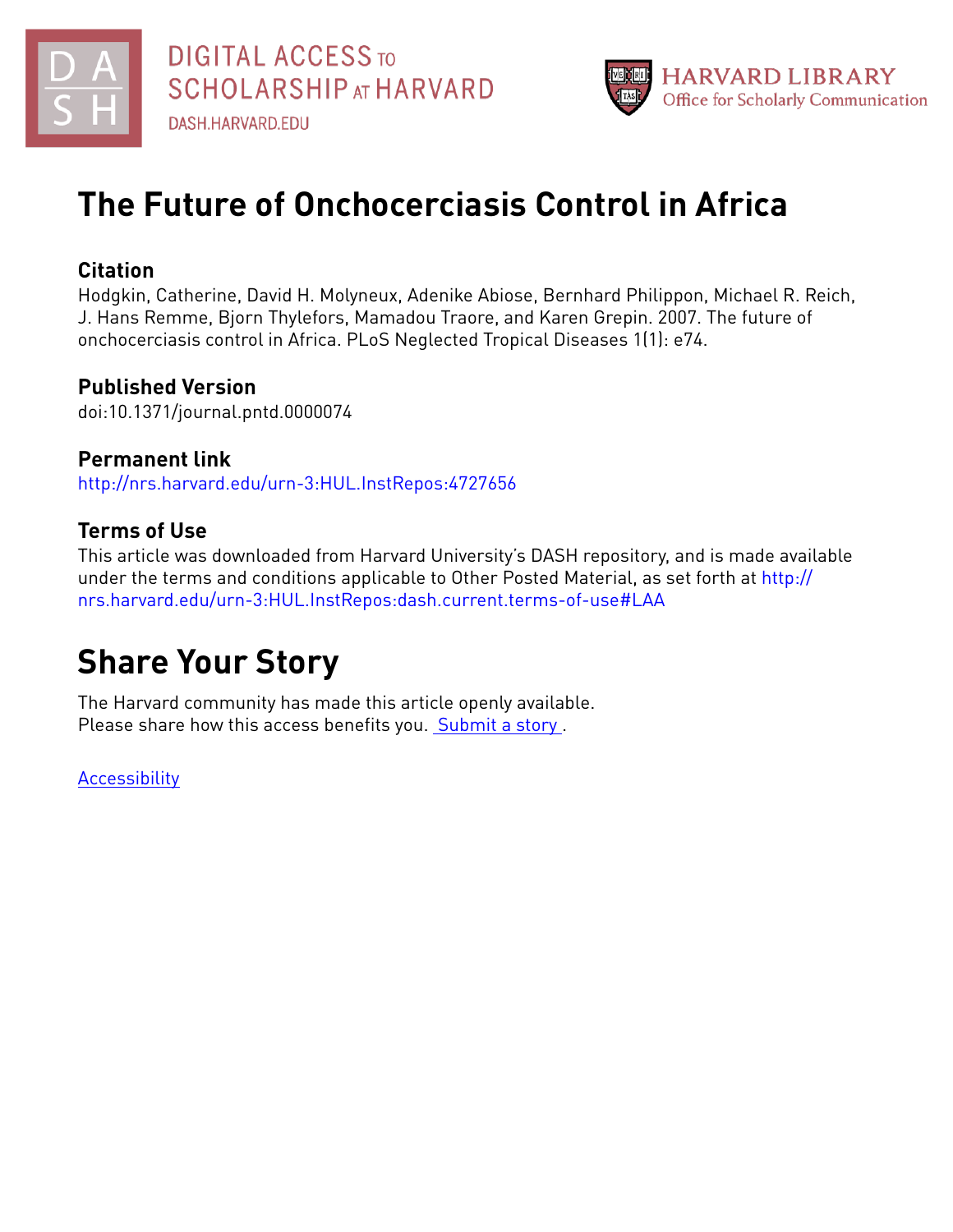#### Policy Platform



## The Future of Onchocerciasis Control in Africa

#### Catherine Hodgkin<sup>1</sup>, David H. Molyneux<sup>2</sup>\*, Adenike Abiose<sup>3</sup>, Bernhard Philippon<sup>4</sup>, Michael R. Reich<sup>5</sup>, J. Hans Remme<sup>6</sup>, Bjorn Thylefors<sup>7</sup>, Mamadou Traore<sup>8</sup>, Karen Grepin<sup>9</sup>

1 Royal Tropical Institute, Amsterdam, The Netherlands, 2 Lymphatic Filariasis Support Centre, Liverpool School of Tropical Medicine, Liverpool, United Kingdom, 3 Sightcare International, Ibadan, Oyo State, Nigeria, 4 Institut de Recherche pour le Développement, Paris, France, 5 Harvard School of Public Health, Boston, Massachusetts, United States of America, 6 Special Programme for Research and Training in Tropical Diseases, World Health Organization, Geneva, Switzerland, 7 Mectizan Donation Program, Task Force for Child Survival and Development, Atlanta, Georgia, United States of America, 8 Institut National de Recherche en Santé Publique, Bamako, Mali, 9 Harvard University, Boston, Massachusetts, United States of America

#### Past Achievements in the Control of Onchocerciasis

Large-scale control of onchocerciasis commenced over three decades ago, initially through the Onchocerciasis Control Programme in West Africa (OCP, 1974– 2002), and more recently by the African Programme for Onchocerciasis Control (APOC, 1995–2010). The goals of OCP were to eliminate onchocerciasis as a public health problem and to mitigate its negative impact on the social and economic development of affected regions [1–3]. The strategic objective of APOC is to permanently protect the remaining 120 million people at risk of this debilitating and disfiguring disease in 19 countries in Africa through the establishment of community-directed treatment with ivermectin (CDTI) that is capable of being sustained by the communities after APOC financing has ended (Figures 1 and 2). The achievements made to date, first by OCP and subsequently by APOC, are summarised in Table 1.

The long-term support of onchocerciasis control, together with sustained political commitment of national governments, bilateral donors, and non-governmental development organisations (NGDOs), is a major, yet unheralded public health and development success story in Africa. The regional approach and the emphasis on continued operational research were also critical factors in the success of the OCP. In addition, the contributions of OCP and APOC to health systems development, especially at the peripheral level, have been emphasised as an example of how disease programmes can strengthen resource-poor health systems [3,4]. The contribution of a diverse group of stakeholders to the success of the OCP and APOC partnerships has recently been reviewed [5]. In APOC, the collaboration between NGDOs and the Ministries of Health (through designated national onchocerciasis task forces [NOTFs]) is contributing some 25% of resources to onchocerciasis control, assisting in national capacity building and in the implementation of APOC

projects. The national task forces will continue to fulfil these functions and obligations at the same level of commitment up to at least 2015.

Clearly, OCP and APOC have demonstrated that inter-country collaboration can tackle a major public health problem. Both programmes have secured long-term funding for ivermectin treatment through a public–private partnership, and have succeeded in scaling up interventions by gaining country commitment and mobilising community involvement [3]. Control efforts have had a significant impact on both public health and development objectives in affected regions [2–5]. For example, investments in onchocerciasis control have one of the highest economic rates of return among international development initiatives: an estimated 15%– 20% (see Box 1). In addition, the successes of OCP increased accessibility to fertile land, which in turn enhanced agricultural yields, led to elevated crop diversity, improved human nutritional status, and removed two significant public health problems, namely onchocercal blindness and skin disease [6]. Whilst the OCP itself ended in 2002, activities continued in special intervention zones (SIZ) where there were unsatisfactory epidemiological situations suggesting the potential for recrudescence and results in 2002 that were not compatible with the achievement of the OCP objective. Areas in Benin, Togo, Ghana, Guinea, and Sierra Leone were selected as special intervention zones.

The major strategy involved delivery of ivermectin, but in Togo and Benin aerial larviciding was also employed.

#### From Vector Control to Mass Drug Administration via Community-Directed Treatment with Ivermectin

Vector control using aerial application of larvicides was the initial strategy of the OCP, with the aim of interrupting onchocerciasis transmission. It was hypothesised that maintaining this control strategy for 14 years (initially it was considered that 20 years was necessary) would result in adult onchocercal parasites dying out naturally in the human hosts. This strategy was successful in the central OCP area  $(\sim 1 \text{ million km}^2)$  where onchocerciasis infection and transmission were eliminated, and where active control could cease and be replaced by surveillance [2]. However, in the APOC countries, vector control was considered neither feasible nor cost-effective, except for a few small isolated foci in East and Central Africa [7,8] where criteria were established for financing of vector control. The underlying rationale was that the foci were isolated, and hence there was no risk of reinvasion of adjacent blackfly populations. These foci were in Uganda (Itwara), Tanzania (Tukuyu), and on Bioko island in Equatorial Guinea [7].

The current mainstay for the control of onchocerciasis rests on mass drug admin-

Citation: Hodgkin C, Molyneux DH, Abiose A, Philippon B, Reich MR, et al. (2007) The Future of Onchocerciasis Control in Africa. PLoS Negl Trop Dis 1(1): e74. doi:10.1371/journal.pntd.0000074

#### Published: October 31, 2007

Copyright:  $\circ$  2007 Hodgkin et al. This is an open-access article distributed under the terms of the Creative Commons Attribution License, which permits unrestricted use, distribution, and reproduction in any medium, provided the original author and source are credited.

Funding: This article was developed from the report of the review of 'The Future of Onchocerciasis Control' convened following the meeting of the Joint Action Forum of the African Programme for Onchocerciasis Control in Paris, December 2005. The review was financed through the Onchocerciasis Trust Fund of APOC of the World Bank. The funders had no role in study design, data collection and analysis, decision to publish, or preparation of the manuscript.

Competing Interests: The authors have declared that no competing interests exist.

\*E-mail: david.molyneux@liverpool.ac.uk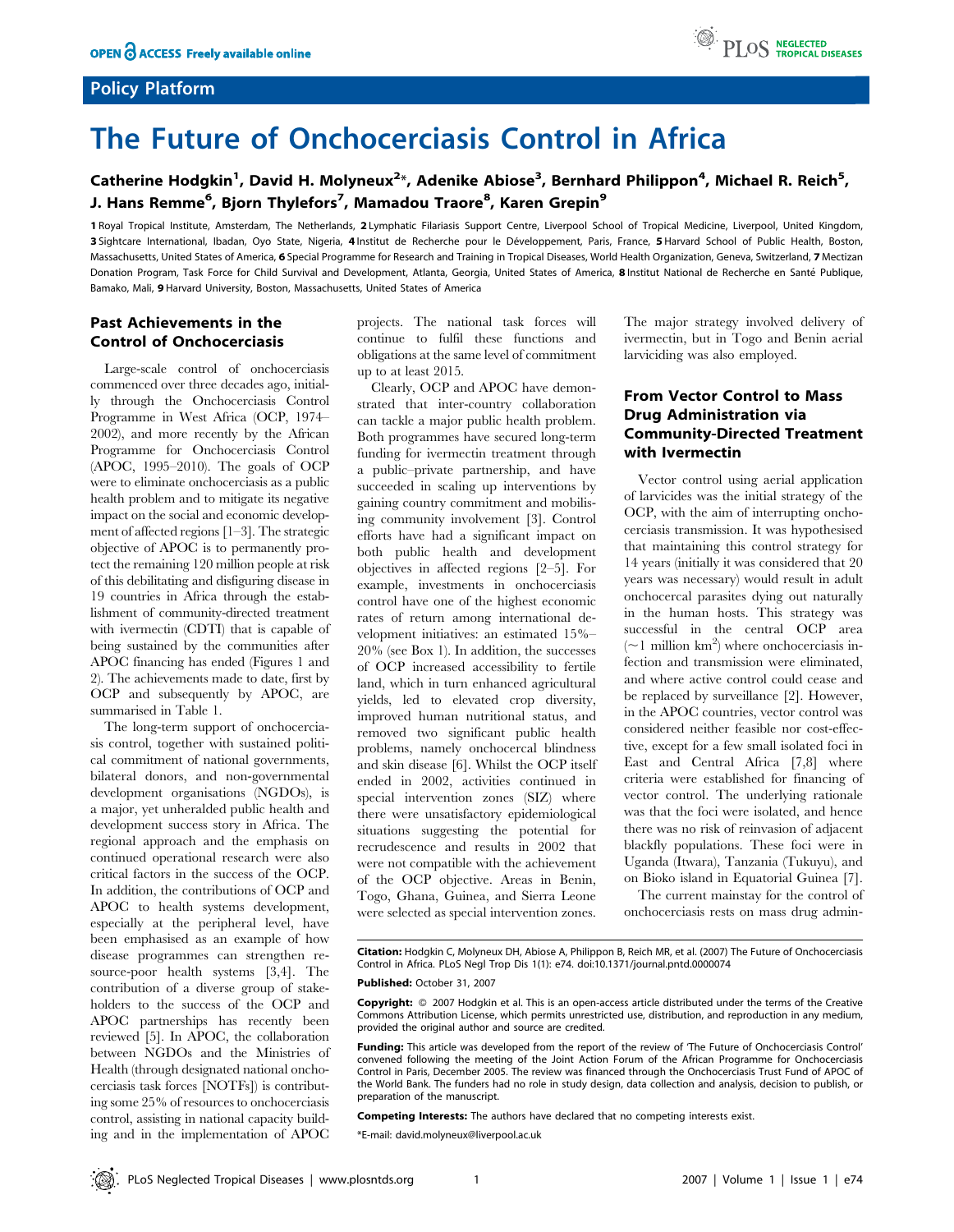

Figure 1. Palpable Onchocercal Nodule. doi:10.1371/journal.pntd.0000074.g001

istration (MDA) using ivermectin (brand name Mectizan). Ivermectin was registered in 1987 and subsequently donated to affected communities by Merck & Co. Inc., providing a drug for disease intervention that was applicable in all endemic areas [9]. Ivermectin distribution was first introduced in ex-OCP countries [10]. Ivermectin is effective against the microfilariae that cause the severe manifestations of the disease, and MDA of ivermectin proved an effective strategy for eliminating onchocerciasis as a public health problem. The main limitation of ivermectin is that it has little effect on the adult worms that continue to produce microfilariae, and hence re-treatment is required at annual intervals. MDA of ivermectin reduces but does not interrupt transmission, at least not during the first years of intervention, and annual treatment needs to be continued for a long period of time. In other words, APOC's objective was to establish ''effective and sustainable community-directed treatment with ivermectin (CDTI) in all endemic areas'' [5,11].

Table 1. Achievements of OCP and APOC.

| <b>OCP Results (1974-2002)</b>                                                                                                                                 | <b>APOC Results (1996-2005)</b>                                                             |
|----------------------------------------------------------------------------------------------------------------------------------------------------------------|---------------------------------------------------------------------------------------------|
| Infection and eye lesions prevented in 40 million<br>٠<br>people in 11 countries                                                                               | 40 million people in 16 countries under regular<br>$\bullet$<br>ivermectin treatment        |
| • 600,000 cases of blindness prevented                                                                                                                         | 500,000 DALYs per year averted<br>$\bullet$                                                 |
| 25 million hectares of abandoned arable land<br>۰<br>reclaimed for settlement and agricultural<br>production, capable of feeding 17 million<br>people annually | 177,000 communities mobilised                                                               |
|                                                                                                                                                                | • Workforce of 261,000 community distributors<br>trained and available for other programmes |
| Economic rate of return of 20%                                                                                                                                 | • Economic rate of return of 17%                                                            |
|                                                                                                                                                                | US\$7 per DALY averted                                                                      |

DALY, disability-affected life year. doi:10.1371/journal.pntd.0000074.t001

The necessary duration of ivermectin treatment has yet to be determined, and likely depends on treatment coverage and initial levels of endemicity. Two scenarios emerge, namely (1) continued treatment in the most endemic foci where transmission cannot be interrupted, and (2) cessation of treatment in less affected areas after prolonged treatment. Although the second scenario is as yet hypothetical, it is currently under evaluation to test its feasibility.

The overarching goal of APOC is to establish sustainable CDTI in all countries where onchocerciasis remains endemic. APOC's achievements have been summarised before [7,8], but there have been delays in implementation of CDTI projects [3] due to problems in conflict and post-conflict areas and the treatment complications linked to onchocerciasis and loasis co-endemicity. In areas of Loa loa there is a risk of severe adverse events in people treated with ivermectin who



Figure 2. Onchocercal Skin Disease. doi:10.1371/journal.pntd.0000074.g002

have a high microfilaraemia of L. loa, which can result in encephalopathy [12,13]. This has been a major impediment to the expansion of APOC in Central Africa. However, it is expected that by 2007 CDTI projects will have been launched in all areas in Africa where onchocerciasis is, or has been, a public health problem.

#### Working Group on the Future of Onchocerciasis Control in Africa

Against the background outlined above, and in the light of an external evaluation of APOC in 2005, the Committee of Sponsoring Agencies established a working group in 2006, at the request of the governing body of APOC at the 11th meeting of the Joint Action Forum in Paris. The working group was given a mandate to reflect on past achievements and forthcoming challenges and opportunities of APOC and its partners, and to put forward recommendations on the future of onchocerciasis control in Africa. The full report from the working group is available as Supporting Information File Text S1. The following points were emphasised.

First, through CDTI, APOC has worked to eliminate onchocerciasis as a public health problem, an effort that has also mitigated the disease's impact on socio-economic development in affected regions. In view of APOC's success in onchocerciasis control, any premature closure of the programme would lead to the loss of the many benefits derived and to the deterioration of the CDTI infrastructure, which could also serve as an effective platform for the delivery of other health interventions that are needed by many millions of the under-served and poorest people in Africa, and that address the millennium development goals.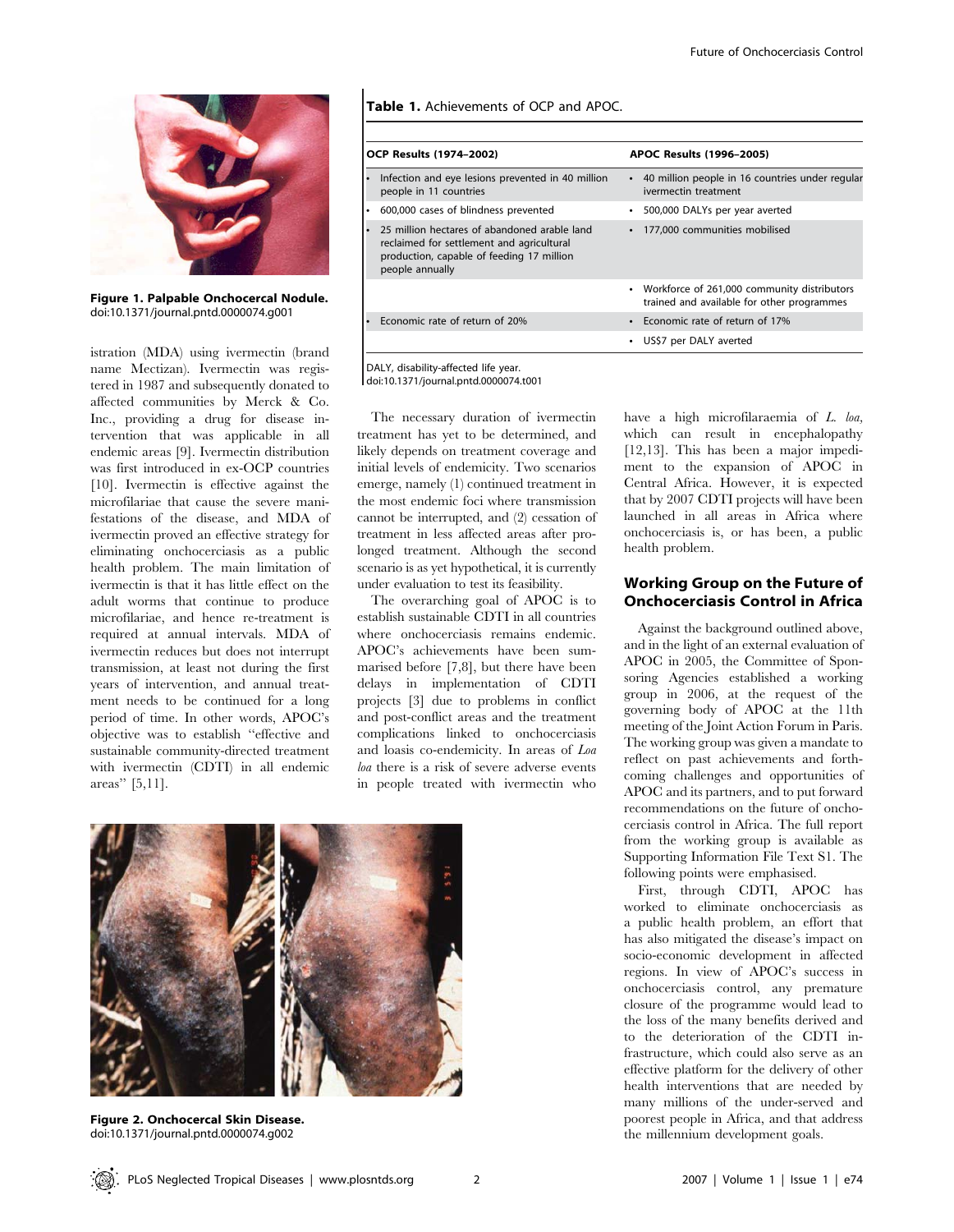#### Box 1. Strategic Recommendations

1. APOC's main objective of establishing sustainable national onchocerciasis programmes in all countries where needed should be maintained and endorsed.

#### 2. APOC's operations should be extended to 2015 to enable it to fulfil its original objectives.

• APOC should complete the establishment of CDTI projects in all countries.

• APOC should develop an exit strategy that includes effective long-term support mechanisms for countries to provide the limited support to CDTI and onchocerciasis surveillance necessary after the programme has come to an end.

#### 3. APOC should develop the evidence base to determine when and where ivermectin treatment can be stopped, and provide guidance to countries on how to prepare for and evaluate cessation of treatment.

• The group emphasised that there is insufficient knowledge about when and how mass treatment can be stopped.

• The group suggested that APOC develop a plan, including resource requirements, to monitor progress in areas where cessation of ivermectin treatment has occurred.

#### 4. APOC should promote integration and co-implementation of interventions with CDTI to provide multiple health benefits to large populations.

• APOC should advocate for integration of CDTI into strengthened health systems, and develop plans for facilitation, advocacy, and exchange of best practices.

• APOC should encourage joint financing and advocacy for NTD partnerships.

• Partners should continue to strengthen operational research on co-implementation, and NTD partnership representatives should participate in the Joint Action Forum to promote harmonisation of partnerships.

#### 5. APOC's mandate should be extended to include all onchocerciasisendemic countries in Africa where the epidemiological situation requires sustainable CDTI.

• This will ensure continuity of support to special intervention zones and former OCP countries where sustainable CDTI still needs to be established.

• The capacity of the Multi-Disease Surveillance Centre to fulfil its anticipated role in relation to onchocerciasis surveillance should be strengthened.

#### 6. Financial planning and fundraising for onchocerciasis control should build on existing mechanisms and traditional donors, but should also explore new funding opportunities, particularly those offered in the context of NTDs.

Financial planning and fundraising will need to take into account the need to secure country commitments to stable funding to achieve sustainable country programmes.

• Financial planning and fundraising should cover the essential activities of the extension to 2015 to allow APOC to fulfil its core mandate and the additional activities identified in the strategic overview.

• Plans for an exit strategy should include the costing of core regional functions that will be necessary post-APOC, together with an overview of which partners and actors may be able to take on these functions and the necessary resource requirements.

Second, the group saw three main challenges for onchocerciasis control: (1) how can an adequate treatment coverage with ivermectin be established and sustained in those African settings where MDA is indicated?; (2) what are the means to determine where and when treatment can be stopped?; and (3) how does one ensure effective surveillance in areas where active control has come to an end?

Third, Africa needs to maintain the gains made in controlling onchocerciasis by both the OCP and APOC and to continue to reduce the impact of the disease as a pressing public health problem and an impediment to social and economic advances. Much is being achieved by sustainable country programmes, and hence it is necessary to ensure long-term sustainability through the following approaches: (1) Continued advocacy to maintain commitment to onchocerciasis control; (2) Monitoring and evaluation of control programmes and support to postcontrol surveillance; (3) Maintenance of a core body of onchocerciasis experts to provide a forum to exchange expertise and experiences; and (4) Long-term financial sustainability of onchocerciasis control.

The working group's vision of APOC is of an effective organisation that lacks strict geographical boundaries and can address the need for advocacy, technical assistance, and continued support for onchocerciasis control throughout endemic areas of Africa. The group suggested that APOC should promote innovation at the community level and ensure the sustainability of onchocerciasis programmes through its operational philosophy of CDTI, as well as harnessing additional resources to assist countries in co-implementation of other health interventions where appropriate.

Control efforts will require the further development and refinement of a flexible approach where countries can call on different levels of support from APOC according to their capacity and accomplishments to date. We are not suggesting that a regional onchocerciasis control programme with an indefinite end point be established. However, continued success requires long-term coordinated support, continuity of that support, and a careful definition of the roles and responsibilities of different actors and stakeholders.

A number of recommendations emanated from the review process and these are summarised in Box 1. Additional recommendations were also put forward as implicit or essential to achieve the strategic recommendations. The group